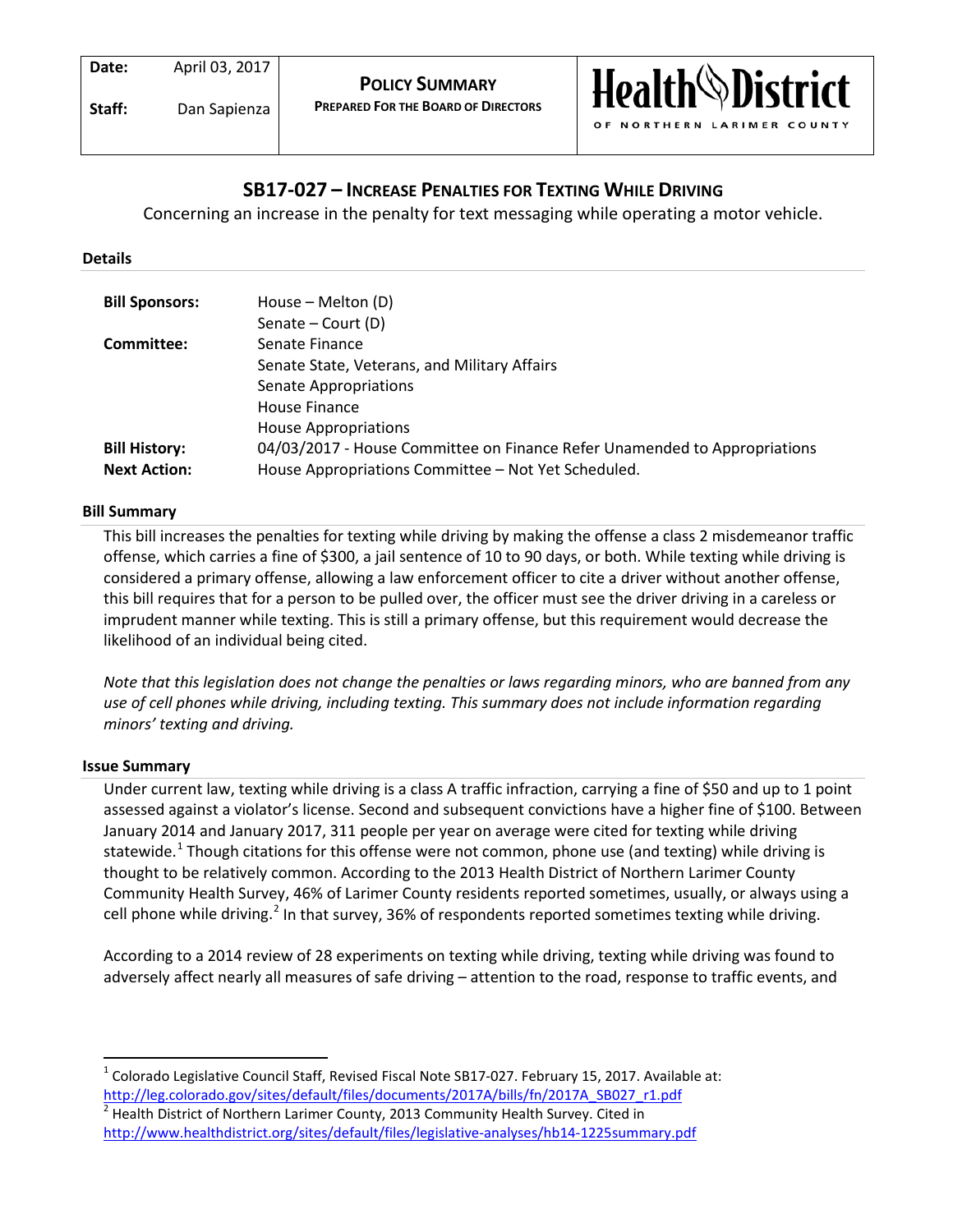| Date: | April 03, 2017 | <b>POLICY BRIEF</b> | Page. |
|-------|----------------|---------------------|-------|
|       |                | SB17-027            |       |

control the vehicle in a lane on the roadway.<sup>[3](#page-1-0)</sup> Annually, the National Highway Traffic Safety Administration (NHTSA) conducts the National Occupant Protection Use Survey (NOPUS), an observation-based survey of driver use of electronic devices. In the 2015 survey, based on daylight observations of 45,916 vehicles, it was estimated that at any given time, 3.8 percent of all drivers are using a cell phone and approximately 2.2 percent were visibly manipulating a handheld device (texting or otherwise manually manipulating the device).<sup>[4](#page-1-1)</sup> While the observed use of cell phones had reduced from the 4.3% visible in 2014, this rate of phone use was estimated to mean that at any given moment 542,000 phones were in use by drivers nationwide.

Distracted driving is a significant cause of accidents in the U.S. Data compiled in 2014 by NHTSA showed that 10% of all fatal crashes involved a distracted driver and 13% of all distracted driver fatal crashes involved cell phone use of some sort.<sup>[5](#page-1-2)</sup> Of all auto crashes (fatal, injury, and property damage only) estimated in 2014 (totaling more than 6 million crashes), 16% (967,000) were caused by distraction, and 7% (69,000) of those distracted-driving crashes included cell phone use. NHTSA research pointed to the heavy emphasis on phone-related distracted driving in many discussions, but that the majority of distracted driving was nonphone related: "…distracted driving also includes other activities such as eating, talking to other passengers, or adjusting the radio or climate controls..." The Colorado Department of Transportation estimates that distracted driving contributes to 40 crashes per day in the state.<sup>[6](#page-1-3)</sup>

The National Safety Council (NSC), in a paper sponsored by Nationwide Insurance, disputes the reliability of NHTSA statistics on cell phone use while driving. According to the NSC, data collection is unreliable across the country due to problems at the crash scene, witness reliability, report errors, state coding, and a lack of national data standardization.<sup>[7](#page-1-4)</sup> The NSC estimates that cell phone use caused as many as 1.1 million crashes in 2013 (compared to NHTSA's estimate of 71,000 phone-involved crashes in 2013).<sup>[8](#page-1-5)</sup> That NSC report estimates an additional 341,000 crashes in 2013 involved text messaging.

A 2014 review by researchers at the National Institute for Highway Safety found that while there was some evidence laws banning cell phone use while driving were effective at changing some driver behavior, the effect of these laws on rates of related crashes was unclear. According to the study, "the evidence suggests that all-driver bans on handheld phone conversations have resulted in long-term reductions in hand-held phone use, and drivers in ban states reported higher rates of hands-free phone use and lower overall phone use compared with drivers in non-ban states. The effects of texting bans on the rates of drivers' texting are unknown." The researchers highlighted both the limitations of the research and state-reported limitations on enforcement.<sup>[9](#page-1-6)</sup> In the studies specifically looking at texting bans, there was conflicting evidence on rates of texting (even self-reported rates of texting increased after some bans) and on the impact on traffic safety.

<span id="page-1-2"></span>[https://www.nhtsa.gov/sites/nhtsa.dot.gov/files/documents/driver\\_electronic\\_device\\_use\\_in\\_2015\\_0.pdf](https://www.nhtsa.gov/sites/nhtsa.dot.gov/files/documents/driver_electronic_device_use_in_2015_0.pdf)<br><sup>5</sup> NHTSA, Distracted Driving 2014, April 2016. Available at:

<span id="page-1-5"></span>

<span id="page-1-0"></span> $3$  Caird, et al. A meta-analysis of the effects of texting on driving. Accident Analysis & Prevention October 2014. Available at:<http://www.sciencedirect.com/science/article/pii/S000145751400178X> 4<br>
<sup>4</sup> NHTSA, Driver Electronic Device Use in 2015. September 2016. Available at:

<span id="page-1-1"></span>

<span id="page-1-3"></span><https://crashstats.nhtsa.dot.gov/Api/Public/ViewPublication/812260><br><sup>6</sup> Denver Post, Bill would increase penalties for texting while driving in Colorado to \$500 from \$50 for first-timers, January 27, 2017. Available at[: http://www.denverpost.com/2017/01/25/texting-while-driving-penalties-bill/](http://www.denverpost.com/2017/01/25/texting-while-driving-penalties-bill/) 7 National Safety Council, Crashes Involving Cell Phones: Challenges of Collecting and Reporting Reliable Crash Dat

<span id="page-1-4"></span><sup>2013.</sup> Available at:<http://www.nsc.org/DistractedDrivingDocuments/NSC-Under-Reporting-White-Paper.pdf> 8 NSC, Annual Estimate of Cell Phone Crashes 2013. Available at:

<span id="page-1-6"></span><http://www.nsc.org/DistractedDrivingDocuments/Attributable-Risk-Estimate.pdf><br><sup>9</sup> McCartt AT, Kidd DG, Teoh ER. Driver Cellphone and Texting Bans in the United States: Evidence of Effectiveness. Annals of Advances in Automotive Medicine. 2014;58:99-114. Available at: <https://www.ncbi.nlm.nih.gov/pmc/articles/PMC4001674/>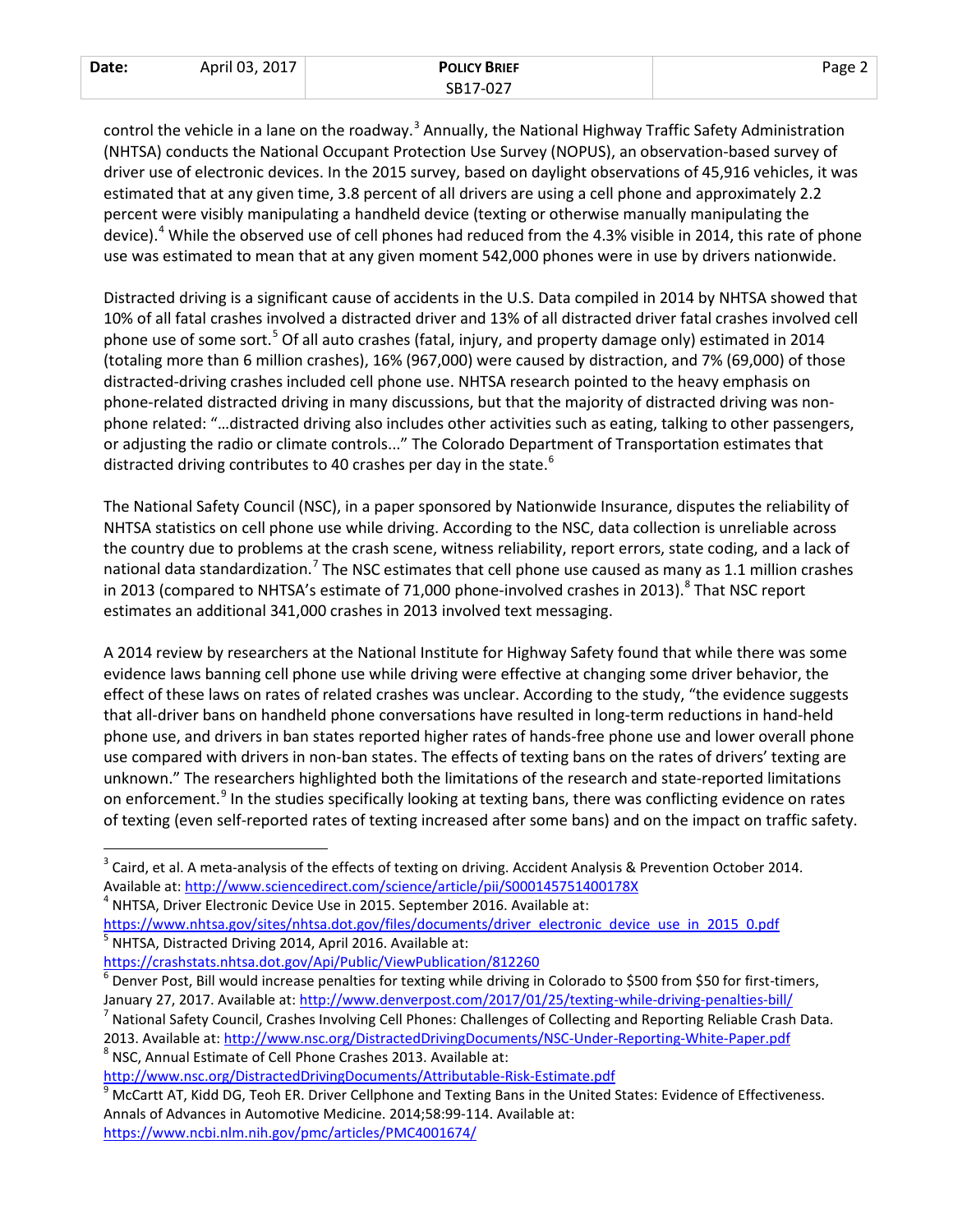| Date: | April 03, 2017 | <b>POLICY BRIEF</b> | Page - |
|-------|----------------|---------------------|--------|
|       |                | SB17-027            |        |

#### **This legislation**

This bill assumes that the current penalty for texting while driving is insufficient to stop the practice. Currently, the fine for texting while driving is \$50 (\$100 for repeat offenses) with 1 point on the offender's license. As noted previously, in the three year period ending January 1, 2017, there were 934 drivers cited for texting while driving, averaging 311 per year. The bill increases the fine for a first-time offense to \$300 and 4 points on a license.

To counter this higher penalty, the bill was amended in the Senate to require that the driver be seen by a law enforcement officer texting and driving in a careless or imprudent manner. Because the standard for a citation is increased, it's likely that the number of citations for texting while driving would decrease under this legislation. In the review by the National Institute for Highway Safety noted above, while the overall impact of texting bans was unclear, at least one study showed a decline in observed texting while driving following high-intensity enforcement campaigns, which would not be as effective under this bill's additional requirements.

## **Reasons to Support**

• Texting while driving is well-established as increasing the risk of accident and injury. National, state, and local statistics indicate that this practice is increasingly common.

## **Supporters**

- Fraternal Order of Police
- Colorado Public Health Association
- Bicycle Colorado
- Colorado District Attorneys 'Council
- State Farm Insurance Companies
- Colorado Association of Chiefs of Police

#### **Concerns**

• In the past three years, at the lower fine amount and the lower standard for law enforcement, there were only 311 tickets written per year on average across the state of Colorado. This bill requires that in addition to texting, to be cited the driver must be seen driving in a careless or imprudent manner, essentially making this a non-primary offense. This could decrease the number of citations issued and in effect reduce the legal risk of texting while driving, counteracting the deterrent effect of the larger fine and penalty.

# **For Consideration**

Since texting while driving impacts safety and contributes to motor vehicle accidents, it is important to consider increased penalties for texting and driving. However, requiring that the driver be seen by a law enforcement officer texting and driving in a careless or imprudent manner would likely lower rather than increase the number of people cited. Similar to the concept that driving while intoxicated itself is dangerous and against the law, it seems appropriate to pursue increasing penalties without requiring the observation of careless or imprudent driving.